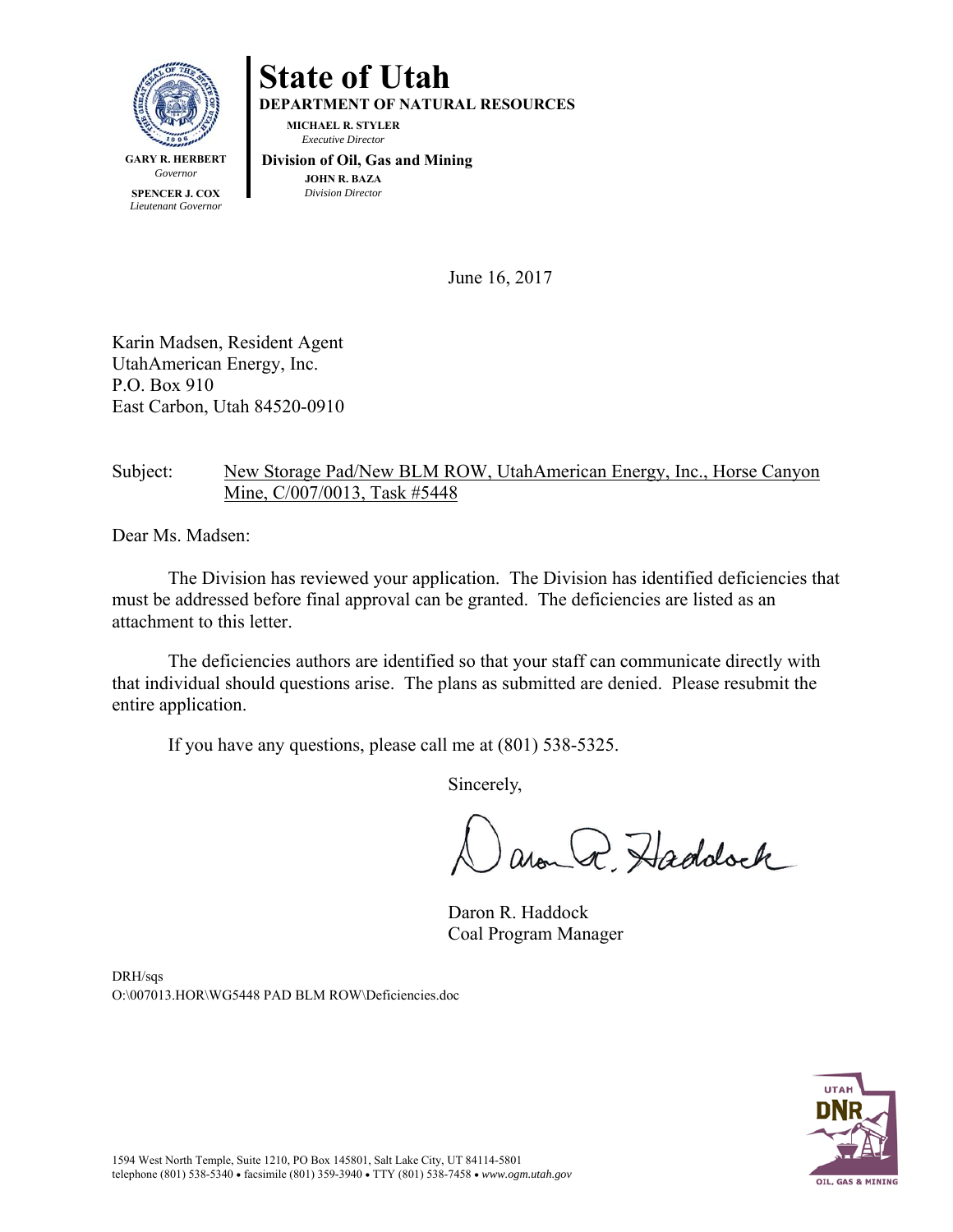

**State of Utah** 

**DEPARTMENT OF NATURAL RESOURCES** MICHAEL R. STYLER **Executive Director** Division of Oil, Gas and Mining

JOHN R. BAZA **Division Director** 

## **Technical Analysis and Findings**

## **Utah Coal Regulatory Program**

**PID: C0070013 TaskID: 5448 Mine Name: HORSE CANYON MINE Title: NEW STORAGE PAD/NEW BLM ROW**

## **General Contents**

## **Maps and Plans**

Analysis:

The application does not meet the State of Utah R645 requirements for Maps and Plans. The following deficiency must be addressed prior to final approval:

#### Deficiencies Details:

R645-301-121: Please edit descriptions within the List of Plates in chapter 5 table of contents to maintain consistency. (i.e. change naming conventions of Plate 5-7D-1, Plate 5-7D-2, and Plate 5-7D-3 within the List of Plates to reflect the actual plate names).

**jeatchel** 

## **Environmental Resource Information**

#### **General**

Analysis:

The current MRP meets the State of Utah R645 requirements for General Requirements.

The following pages of Chapter three include minor grammatical cext changes: 5, 6, 8, 9, 13, 15, 22, and 27.

**jhelfric** 

## **Fish and Wildlife Resource Information**

Analysis:

The current MRP meets the State of Utah R645 requirements for Fish and Wildlife Resource Information.

Plates 3-1A, (Raptors), 3-1B, (Big Horn Sheep/Pronghorn Antelope, 3-1C, Elk), and 3-1D, (Deer) have been updated to include the additional surface disturbance of the ROW and storage area.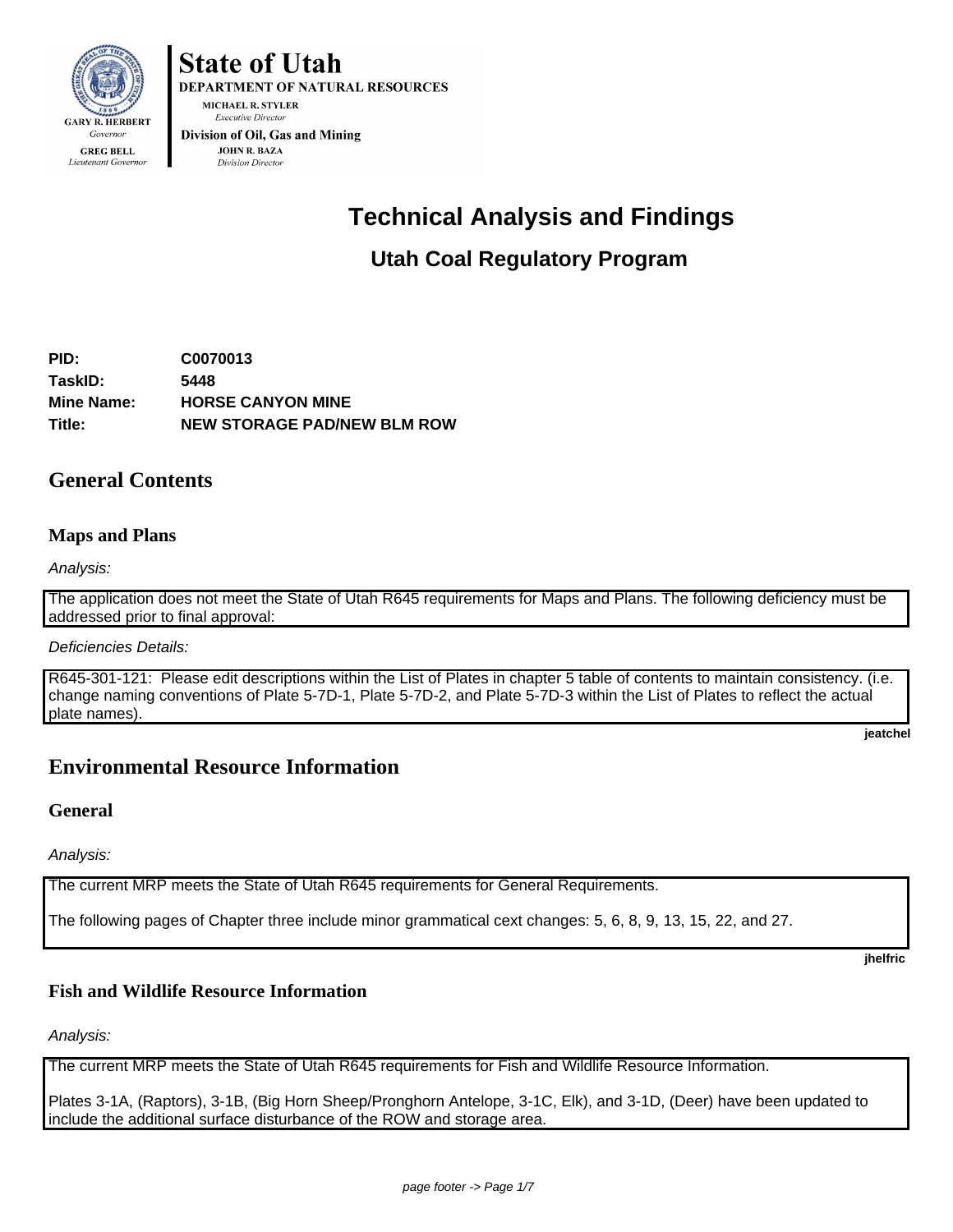#### **Soils Resource Information**

Analysis:

The application meets the requirements of soils environmental resource, because Appendix 2-3 provides the soil inventory and Salvageable Soils Map: Appendix A2 illustrates the soils to be disturbed.

Soils to be salvaged are mapped as Strych Bouldery fine sandy loam (SBG), Strych Very bouldery fine sandy loam (VBJ) and Strych Extremely bouldery sandy loam (XBS) map units. After boulder removal, the Permittee should recover 48 inches of topsoil and subsoiil from the SBG soil; 30 inches of topsoil and subsoil from the VBJ soil; and 12 inches from the XBS soil. Of the recovered soil, the upper 12 - 18 inches is described as topsoil.

**pburton** 

#### **Land Use Resource Information**

Analysis:

The current MRP amendment meets the State of Utah R645 requirements for Land Use Resource Information.

The activities described in the ROW and additional storage area will not alter the pre or postmining land uses. Minor grammatical text changes have been made to the following pages of chapter 4: 2, 3, and 9.

SHPO concurrence for the area, (Current surface facilities disturbed) where the ROW and additional storage area are located was granted on February 5, 2007.

**jhelfric** 

## **Operation Plan**

#### **Mining Operations and Facilities**

Analysis:

The application does not meet the State of Utah R645 requirements for Mining Operations and Facilities. The following deficiency must be addressed prior to final approval:

Deficiencies Details:

R645-301-521: Although maps and cross sections adequately describe layout and location of new storage pad and access roads, a narrative is missing describing the specifications of the new storage pad. (i.e. is the long term plan for this pad to be constructed of gravel, asphalt, or reinforced concrete?)

**jeatchel** 

#### **Fish and Wildlife Protection and Enhancement Plan**

Analysis:

The current MRP meets the State of Utah R645 requirements for Fish and Wildlife Protection and Enhancement Plan.

The addition of the BLM Right of Way, (ROW) and storage pad will not require mitigation or changes to the current Fish and Wildlife protection and enhancement plan. No wildlife closure periods are also recommended as the construction activities will be located within the confines of the current disturbed area.

**jhelfric** 

#### **Topsoil and Subsoil**

Analysis: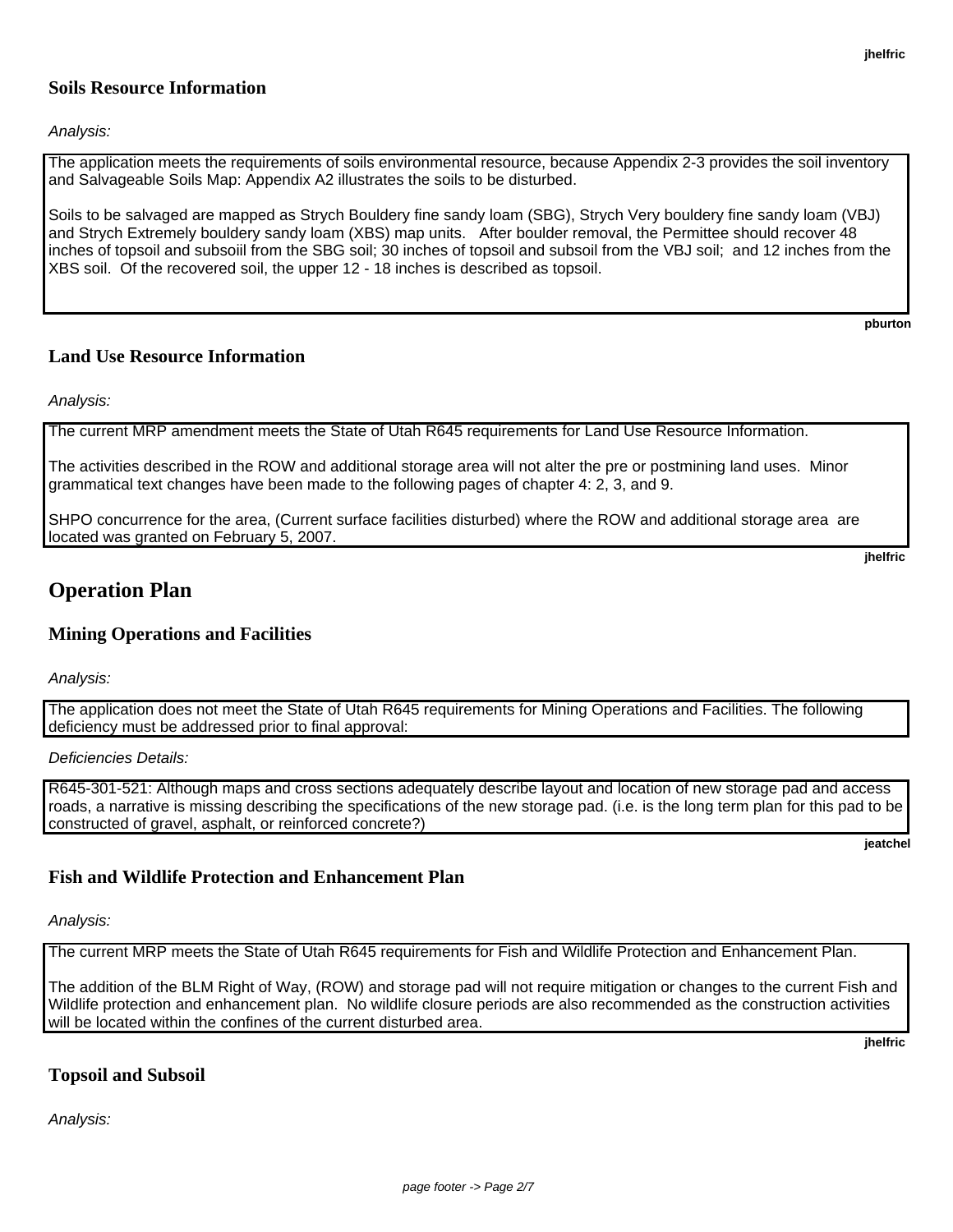The application meets the requirements of R645-301-230, soils handling operation plan. Boulder and topsoil removal is described in the MRP Section 232. Record keeping and as-builts are described in Section 232.500. Interim seeding of the topsoil pile is described in Section 234.230. Seeding of incidentally disturbed areas (new ROW and access road) is described in Section 331.

Section 232.100 states that approximately 5,000 CY of topsoil will be salvaged prior to construction of the 3.02 acre access road and storage yard depicted on Dwg 5-2. Subsoil to a depth of 30 inches will be used as fill in construction of the access road (Section 232.500 and personal communication with P.J. Jensen, 5/24/2017).

The soil survey Salvageable Soils Map: Appendix A2 states that 48 inches of topsoil and subsoil might be recovered from the access road map unit SBG soils; 30 inches of topsoil and subsoil from the storage yard map unit VBJ; and 12 inches from map unit XBS might be recovered. Upon completion of the topsoil salvage, as-built Dwg 2-3a will be updated to indicate: Total Permit Area, Undisturbed Area, Total Disturbed Area, Area Disturbed to Date, Area Still to be disturbed, as well as the disturbed status and volume of topsoil and subsoil salvaged from the storage yard and drainage control projects, and will show the disturbed and undisturbed land within the 2.5 acres of UTU-91789 ROW. Drawing 2-3a will be updated upon completion of topsoil and subsoil salvage (MRP Section 232.500 and personal communication with P.J. Jensen, 6/01/2017).

This application adds BLM Right of Way UTU-91789 West of the County Road and South of pond 2. The ROW is 60 ft w X 1,300 ft long with 150 ft x 200 ft extra at the South end for dam improvements. Most of the ROW is designated as undisturbed on Plates 5-2, 7-5, and 8-1. Topsoil will be recovered in widening the road West of Pond 2. A small disturbance South of Pond 1 will be incidental to dam repair and no topsoil will be salvaged. Interim seeding of this and all areas disturbed incidentally by these operations will be seeded per MRP Section 331 and as discussed with P.J. Jensen on 6/1/2017.

At the end of 2016, the disturbed acres were 31.88 and plans for 1.09 acres disturbance within UDA-1 and UDA-2 were planned for drainage control. The drainage control project will generate 2,604 CY of topsoil and the storage yard will generate 5,000 CY of topsoil. The topsoil pile currently stores 65,746 CY (Chap 2, p. 6). The new volume is stated to be 71,645, which does not account for the 2,604 salvaged from the drainage control (personal communication with P.J. Jensen, 6/1/2017). Division calculations indicate that approximately 73,000 CY will be stored in the topsoil pile at the completion of both projects.

Deficiencies Details:

**Road System Plans and Drawings**

Analysis:

The application meets the State of Utah R645 requirements for Road Systems Plans and Drawings.

Deficiencies Details:

Narrative in chapter 7 as well as Plates 5-2 and 8-1 satisfy the requirements outlined in R645-301-521.100 and R645-301-534 for Road System Plans and Drawings.

**jeatchel** 

**pburton** 

## **Hydrologic Diversion General**

Analysis:

In the surface water control plan, the Permittee proposes to slope all areas to drain to surface ditches/culverts for runoff to be carried to two sediment ponds. The sedimentation and control plan is presented in Appendix 7-4. Design of drainage control structures is presented in Section 2 of Appendix 7-4.

All undisturbed culverts, UC-1 and UC-1a, are designed for 100 year – 6 hour precipitation event which is oversized for a temporary diversion. Currently, UC-1 is used to control the majority of the undisturbed site runoff. The Permittee proposes to construct a new 60" culvert (UC-1a) from the inlet location of UC-1 and under the Sediment Pond #1, then attaching UC-1 near the spillway structures. At final reclamation, all sections of the culvert will be removed. Design Summary for UC-1/UC-1a is presented in Table 10, construction details in Figure 44 and 4A, and design narrative is discussed on pages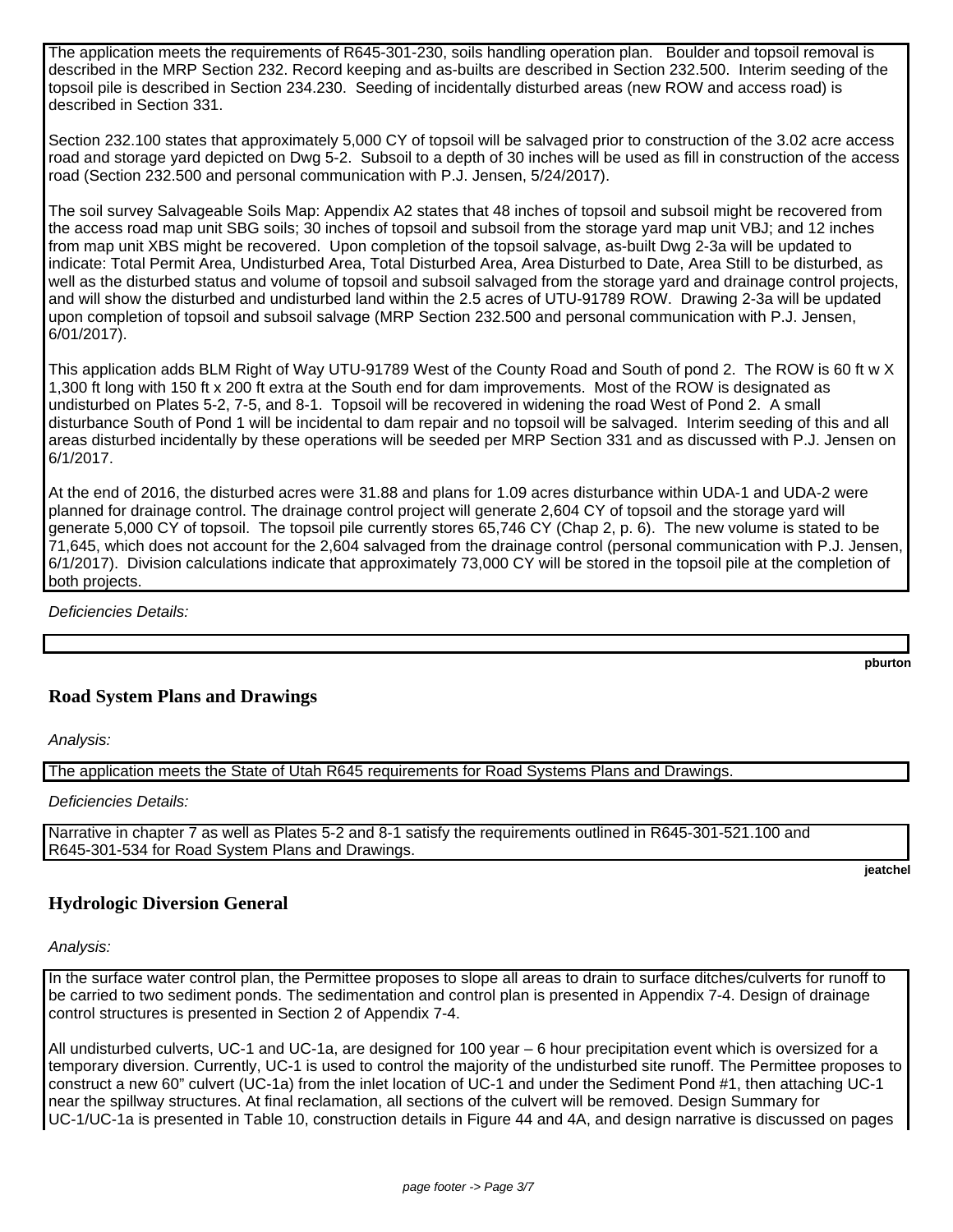10-11 of Appendix 7-4.

Disturbed area culvert calculations and design criteria are presented in Table 9.

All ditches are designed to carry a 10 year – 6 hour precipitation event. Table 8 provides the ditch design summary and Figure 3 provides the typical cross-section design. Ditches will be designed with 2H:1V slope. Ditches expecting flows greater than 5fps will be lined with riprap to prevent erosion. Ditches are temporary and will be reclaimed.

On Page 30 in Chapter 7 the Permittee describes the climate of Lila Canyon as normally dry with flow only in response to precipitation runoff or snowmelt. This is used as justification to implement the

**aumarva** 

## **Hydrologic Sediment Control Measures**

Analysis:

The application does not meet the State of Utah R645 requirements for Sediment Control Measures.

The Permittee provides design storm calculations and simulations in Appendix 7-10 and are also discussed on Page 24 of the MRP. Specifics for the sedimentation and drainage control plan are provided in Appendix 7-4. Design parameter specifics are provided in Section 2 or Appendix 7-4.

The Watershed Map and Proposed Sediment Control maps are presented in Plates 7-2 and 7-5, respectively. The sediment control map clearly presents existing sediment controls and newly proposed features for the site. However, there is little information on how mine discharge will be handled. Diversion ditches for the mine water are not identified on Plate 7-5 and it is unclear how mine discharge will reach DD-11a. As reported on page 12 of Appendix 7-24, DD-11a is equipped to accommodate mine discharge at a rate of 1.5 cfs (690 gpm). The permittee must provide a narrative and maps of the expected flow for how mine water will be handled. Also, Plate 7-5 must include UPDES Permit locations for Sediment Pond #1 and Mine Discharge into Grassy Wash.

The Permittee plans to divert runoff from the site into a diversion weir. Under the assumption described on page 30 of Chapter 7 in the MRP that Lila Canyon Drainage is normally dry, flowing only in response to precipitation runoff or snow melt. The Permittee proposes to allow drainage to by-pass sediment pond #1 during dry conditions, and divert runoff and disturbed area surface drainage to the sediment pond only during times of precipitation or times of active runoff. Plan view of the diversion weir is presented in Plate 7-6a with a narrative description on page 30 of Chapter 5. However, the permittee does not provide enough information regarding how this diversion weir will be operated or how it will be implemented during various climatic and runoff scenarios. Originally, the The Permittee must also provide a detailed drawing and engineering specifications for the diversion weir.

#### Deficiencies Details:

 The application does not meet the State of Utah R645 requirements for Hydrologic Sediment Control Measures. The following deficiencies must be addressed prior to final approval:

R645-201-741: The Permittee must provide a more detailed site-specific plan that outlines how mine water will be handled. The map must clearly identify where mine water is day-lighting and the diversions used to move mine water through the site to the UPDES discharge location. The UPDES discharge points for the sediment pond and mine water must also be clearly labelled on the map. The Permittee must also provide a narrative for their diversion.

R645-301-742.111: The Permittee plans to predominantly divert water through Gate #1 of the diversion weir where the water will run through several disturbed ditches prior to discharging to stream via UC-1. The permittee must provide additional narrative explaining why the proposal includes routing undisturbed runoff and mine water through disturbed ditches instead of directly discharging undisturbed water to the stream. As per R645-301-742.111, the Permittee must prevent to the extent possible to avoid additional contributions of sediment to stream flow.

R645-301-742.314, R645-731: The Permittee must provide engineering design criteria and control of water for the diversion weir proposed. Including, but not limited to, engineering drawings, calculations, and operational design. The permittee must also provide narrative of how the diversion system will be implemented, including during various climatic and runoff scenarios of expected/normal conditions and during unexpected/rare conditions.

**aumarva**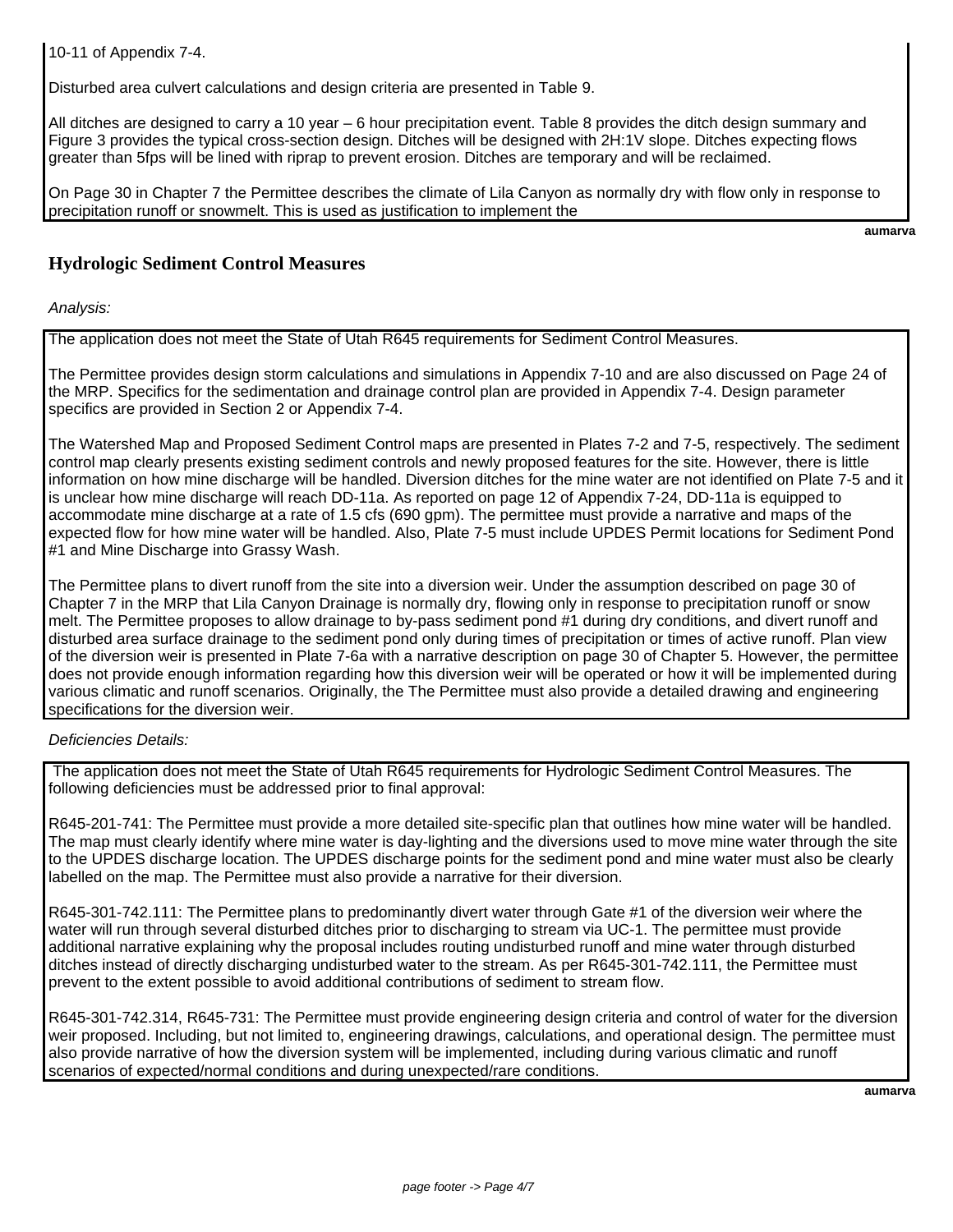## **Hydrologic Siltation General**

Analysis:

The application meets the State of Utah 645 requirements for the Siltation Structures: General.

The Permittee has proposed the construction of two sediment ponds for this site. All disturbed area runoff will be directed to these ponds for final treatment before discharging. No other siltation structures are proposed. Plan details are presented in Appendix 7-4.

**aumarva** 

## **Hydrologic Siltation Sedimentation**

Analysis:

The application meets the State of Utah R645 requirements for Siltation Structures: Sedimentation Ponds.

The permittee proposes to construct two sediment ponds for this site. The ponds are considered temporary and will be removed at final reclamation. The sediment ponds are sized to contain and treat runoff from all of the disturbed area and any contributing undisturbed area for a 10 year – 24 hour precipitation event. Both ponds are to be equipped with a decant, a culvert principal spillway, and an emergency culvert spillway constructed to safely pass a 25 year- 6 hour precipitation event per R645-301-742.223. Sediment Pond #1 spillway will discharge into to UC-1, then into an engineered discharge structure, and finally into Right Fork of Lila Canyon. Sediment Pond #2 spillways will discharge into an engineered discharge structure then into the Middle Fork of Lila Canyon. Discharge structures are to be designed wth a rip-rap apron to prevent scouring and erosion (see page 10-11 of App 7-4 and Figure 4A for construction details of UC-1 outlet.

**aumarva** 

## **Hydrologic Discharge Structures**

Analysis:

The application does not meet the State of Utah R645 requirements for Hydrologic Discharge Structures.

The amendment provides in Table 8 of Appendix 7-4 summary calculations of the diversions. All diversions with a calculated peak velocity greater than 5 fps are to be equipped with rip rap. Figure 3 provides a typical disturbed ditch cross-section for the calculations presented in Table 8. However, this drawing is not sufficient given that various ditch configurations exist. The Permittee must provide drawings for each unique sizing and control measures, such as riprap.

The permittee provides sufficient detail of the discharge structure at UC-1 and the outlet protection in Figures 4 and 4A. Design infoformation is provided in Table 10 and Section 2.10 on page 10 of Appendix 7-4.

Deficiencies Details:

 The application does not meet the State of Utah R645 requirements for Hydrologic Discharge Structures. The following deficiency must be addressed prior to final approval:

R645-731: The permittee must provide a cross-section plan for each uniquely sized diversion.

**aumarva** 

#### **Hydrologic Ponds Impoundments Banks Dams**

Analysis:

The application meets the State of Utah R645 requirements for Ponds, Impoundments, Banks, Dams, and Embankments.

The amendment contains a detailed narrative in Appendix 7-4, starting on page 42. Calculations, cross-sections, and maps of the proposed sediment ponds are also included in this section. The size and configuration of the sedimentation ponds are adequate for the intended purposes with designs build to contain runoff from a 10 year-24 hour precipitation event.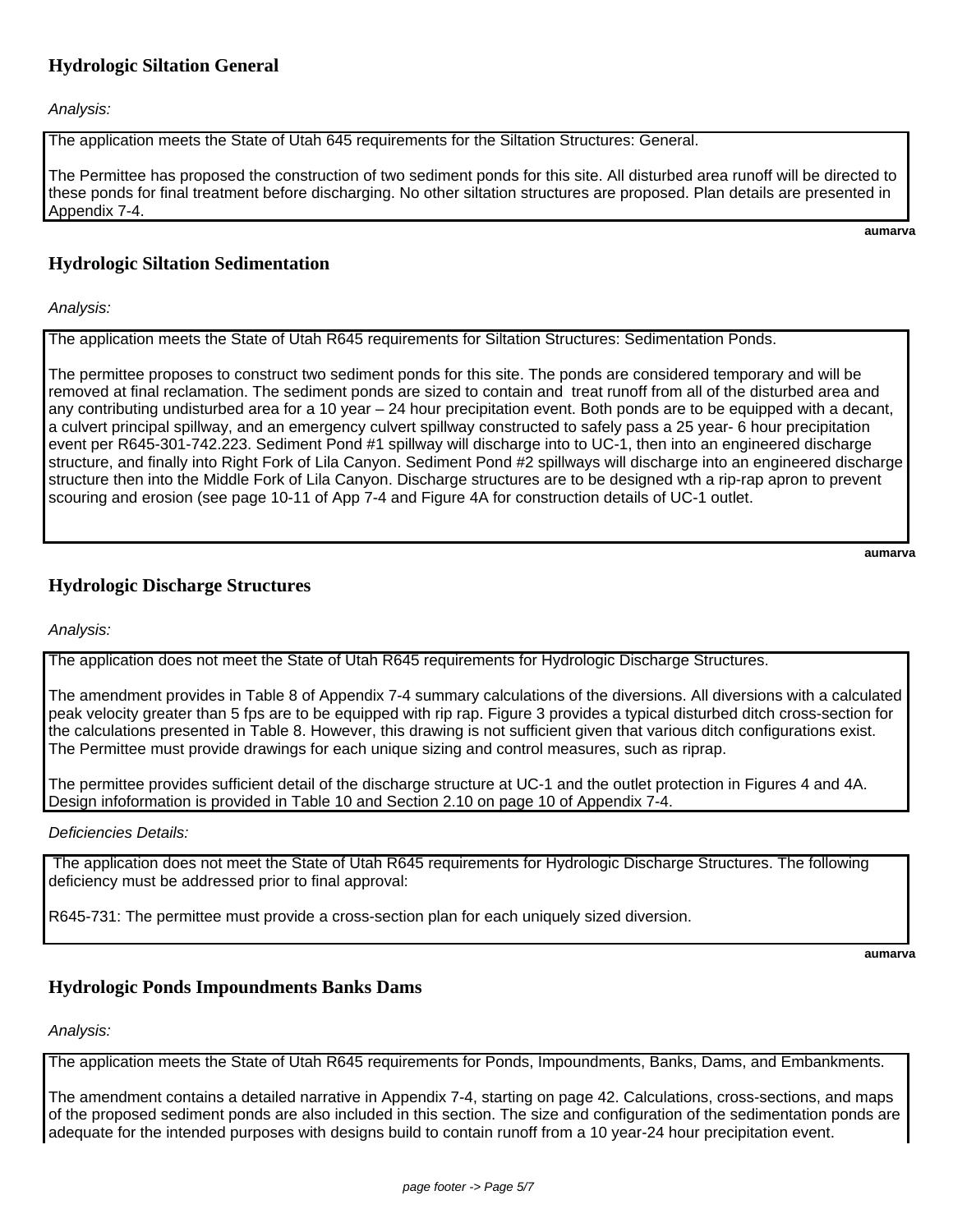## **Maps Affected Area**

Analysis:

The amendment meets the State of Utah R645 requirements for Affected Area Maps.

Deficiencies Details:

Narrative in chapter 7 as well as Plates 5-2 and 8-1 satisfy the requirements outlined in R645-301-521 for Affected Area Maps.

## **Maps Facilities**

Analysis:

The application meets the State of Utah R645 requirements for Facilities Maps.

Deficiencies Details:

Narrative in chapter 7 as well as Plates 5-2 and 8-1 satisfy the requirements outlined in R645-301-521 for Facilities Maps.

**jeatchel** 

**jeatchel** 

**aumarva** 

#### **Maps Monitoring and Sampling Locations**

Analysis:

The application does not meet the State of Utah R645 requirements for Maps of Monitoring and Sampling Locations.

The Permittee presents Plate 7-4 for Water Monitoring Locations. This map includes both Permit Area A (Horse Canyon) and Permit Area B (Lila Canyon) monitoring locations. The location of water monitoring locations in relation to newly proposed surface disturbance is unclear. The permittee must provide a map that clearly identifies water monitoring and sampling locations with surface area disturbance boundary and key elements identified.

Deficiencies Details:

The application does not meet the State of Utah R645 requirements for Maps Monitoring and Sampling Locations. The following deficiency must be addressed prior to final approval:

R645-300-121.120: The Permittee must provide a clear map indicating sampling locations with the current Lila Canyon surface disturbance identified. This map should include mine discharge points, portals, Lila Canyon Road, and sedimentation pond locations for reference.

**aumarva** 

## **Reclamation Plan**

#### **Hydrological Information Reclamation Plan**

Analysis:

The application meets the State of Utah R645 requirements for Hydrologic Reclamation Plan.

The permittee provides a narrative of reclamation phases in Section 4 of Appendix 7-4. During Phase 1 of reclamation, the permittee proposes to remove all drainage controls except the sediment ponds, UC-1/1a, reclaimed ditches RD-1 and RD-2 (to be installed during reclamation), and temporary silt fences and straw bales.

At Phase II Bond Release, the permittee plans to habe all upstream sediment controls removed, including RD-1 and RD2. The permittee plans to leave a portion of UC-1 in place as a permanent drainage control beneath the road. This section is